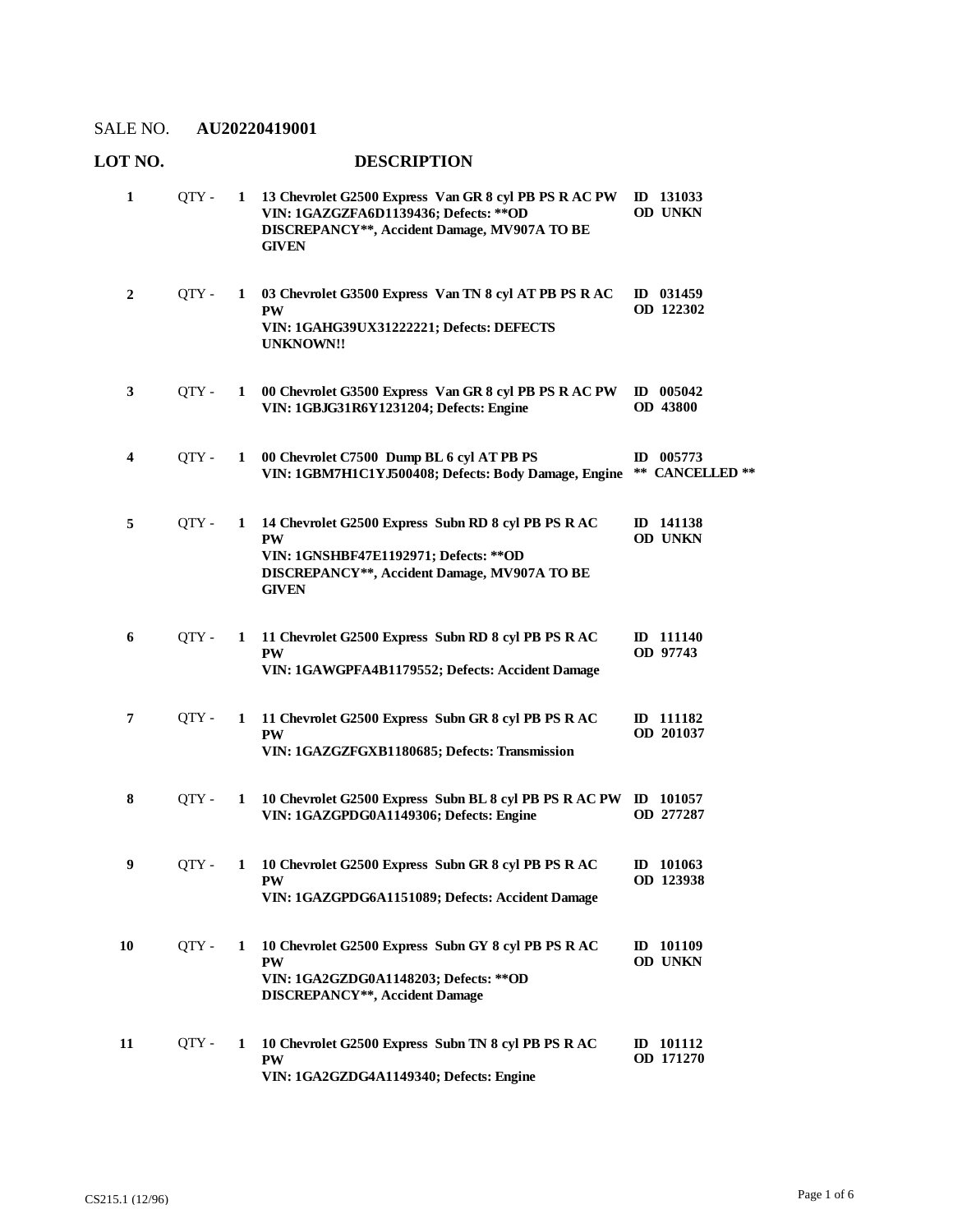| UI IV. |       |   | DESCRIE LIUN                                                                                                                                       |                              |
|--------|-------|---|----------------------------------------------------------------------------------------------------------------------------------------------------|------------------------------|
| 12     | QTY - | 1 | 10 Chevrolet G2500 Express Subn GY 8 cyl PB PS R AC<br><b>PW</b><br>VIN: 1GA2GZDG7A1148019; Defects: Engine                                        | ID 101117<br>OD 155493       |
| 13     | OTY - | 1 | 08 Chevrolet G2500 Express Subn GR 8 cyl PB PS R AC<br><b>PW</b><br>VIN: 1GAGG25K781196372; Defects: Engine                                        | ID 081389<br>OD 267229       |
| 14     | QTY - | 1 | 08 Chevrolet Uplander Subn GY 6 cyl AT PB PS R AC PW<br>VIN: 1GNDV23W58D182448; Defects: Battery, Engine                                           | ID 081661<br>OD 30410        |
| 15     | QTY-  | 1 | 08 Chevrolet Uplander Subn GY 6 cyl AT PB PS R AC PW<br>VIN: 1GNDV23W08D182955; Defects: Body Damage                                               | ID 081665<br>OD 40913        |
| 16     | QTY - | 1 | 08 Chevrolet Uplander Subn GY 6 cyl AT PB PS R AC PW<br>VIN: 1GNDV23W88D182234; Defects: Body Damage, Door<br>Locks                                | ID 081660<br><b>OD 40820</b> |
| 17     | QTY-  | 1 | 08 Chevrolet Uplander Subn RD 6 cyl AT PB PS R AC PW<br>VIN: 1GNDV23WX8D184356; Defects: DEFECTS<br><b>UNKNOWN!!</b>                               | ID 081433<br>OD 144490       |
| 18     | QTY - | 1 | 08 Chevrolet Uplander Subn GY 6 cyl AT PS R PW<br>VIN: 1GNDV23W98D185563; Defects: DEFECTS<br><b>UNKNOWN!!</b>                                     | ID 081435<br>OD 103735       |
| 19     | QTY - | 1 | 07 Chevrolet Uplander Subn RD 6 cyl AT PB PS R PW<br>VIN: 1GNDV23W87D179932; Defects: Body Damage,<br><b>Engine, Missing Keys</b>                  | ID 071745<br><b>OD UNKN</b>  |
| 20     | QTY - | 1 | 07 Chevrolet Uplander Subn WH 6 cyl AT PB PS R PW<br>VIN: 1GNDV23W97D180636; Defects: ** OD<br>DISCREPANCY**, Accident Damage, Body Damage, Engine | ID 071746<br>OD 155580       |
| 21     | QTY - | 1 | 07 Chevrolet Uplander Subn BL 6 cyl AT PB PS R PW<br>VIN: 1GNDV23W27D179747; Defects: Body Damage,<br><b>Engine</b>                                | ID 071749<br>OD UNKN         |
| 22     | QTY-  | 1 | 07 Chevrolet Uplander Subn BL 6 cyl AT PB PS R PW<br>VIN: 1GNDV23WX7D180709; Defects: Body Damage,<br><b>Engine</b>                                | ID $071751$<br>OD 118026     |
| 23     | OTY - | 1 | 07 Chevrolet Uplander Subn BL 6 cyl AT PB PS R AC PW<br>VIN: 1GNDV23W87D179669; Defects: DEFECTS<br><b>UNKNOWN!!</b>                               | ID 071752<br>OD 158955       |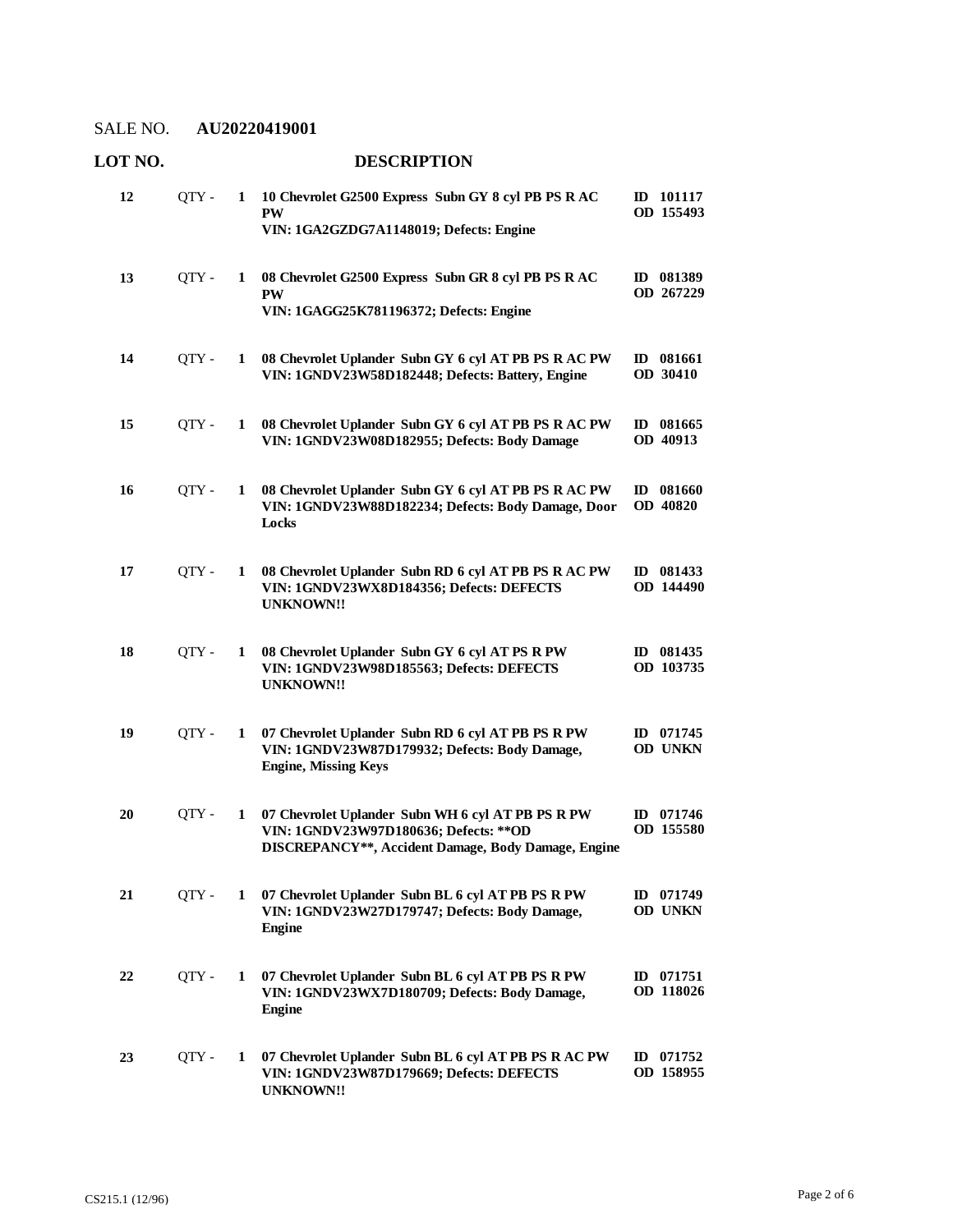| LOT NO. |       |   | <b>DESCRIPTION</b>                                                                                                                                                             |                                |
|---------|-------|---|--------------------------------------------------------------------------------------------------------------------------------------------------------------------------------|--------------------------------|
| 24      | QTY - | 1 | 07 Chevrolet G3500 Express Subn RD 8 cyl AT PB PS R AC ID 071588<br><b>PW</b><br>VIN: 1GAHG39U071205336; Defects: Engine                                                       | OD 231387                      |
| 25      | QTY - | 1 | 07 Chevrolet Uplander Subn WH 6 cyl (Flex Fuel) PB PS R<br><b>AC PW</b><br>VIN: 1GNDV23W77D180053; Defects: Engine                                                             | ID 071747<br>OD 203671         |
| 26      | OTY - | 1 | 06 Chevrolet G2500 Express Subn GY 8 cyl PB PS R AC<br><b>PW</b><br>VIN: 1GAGG25U561210140; Defects: ** OD<br>DISCREPANCY**, Engine                                            | $ID$ 061071<br>** CANCELLED ** |
| 27      | OTY - | 1 | 05 Chevrolet G3500 Express Subn GY 8 cyl PB PS R AC<br><b>PW</b><br>VIN: 1GAHG39U351205845; Defects: Engine                                                                    | ID $051254$<br>OD 121355       |
| 28      | QTY - | 1 | 05 Chevrolet G2500 Express Subn GY 8 cyl PB PS R AC<br><b>PW</b><br>VIN: 1GAGG25U951197908; Defects: ** OD<br><b>DISCREPANCY**, Accident Damage</b>                            | ID 051296<br>OD UNKN           |
| 29      | QTY - | 1 | 05 Chevrolet G2500 Express Subn BL 8 cyl PB PS R AC PW<br>VIN: 1GAGG25UX51198355; Defects: Engine, Transmission                                                                | ID 051305<br>OD 189605         |
| 30      | QTY - | 1 | 05 Chevrolet G3500 Express Subn RD 8 cyl AT PB PS R AC<br><b>PW</b><br>VIN: 1GBHG39U351218803; Defects: Body Damage,<br><b>Electrical, Water Damage</b>                        | ID 051345<br><b>OD 88050</b>   |
| 31      | QTY - | 1 | 05 Chevrolet Astro Subn WH 6 cyl PB PS R AC PW<br>VIN: 1GNEL19X05B129328; Defects: Electrical                                                                                  | ID 051394<br>OD 178707         |
| 32      | OTY - |   | 1 05 Chevrolet Astro Subn WH 6 cyl<br>PB PS R AC PW<br>VIN: 1GNEL19X15B129273; Defects: ** OD<br>DISCREPANCY**, Body Rust, Frame Rusted                                        | ID 051396<br><b>OD UNKN</b>    |
| 33      | QTY - | 1 | 05 Chevrolet G2500 Express Subn WH 8 cyl AT PB PS R<br>$\bf AC$ $\bf PW$<br>VIN: 1GAGG25U651240116; Defects: Battery, Body<br>Damage, Engine                                   | ID 051849<br>OD 79369          |
| 34      | QTY - | 1 | 04 Chevrolet G3500 Express Subn BL 8 cyl 4X4 AT PB PS<br><b>RACPW</b><br>VIN: 1GAHG39U141237501; Defects: Body Damage,<br>Electrical, Engine, Missing Keys, Rust, Transmission | ID 041674<br>OD 179372         |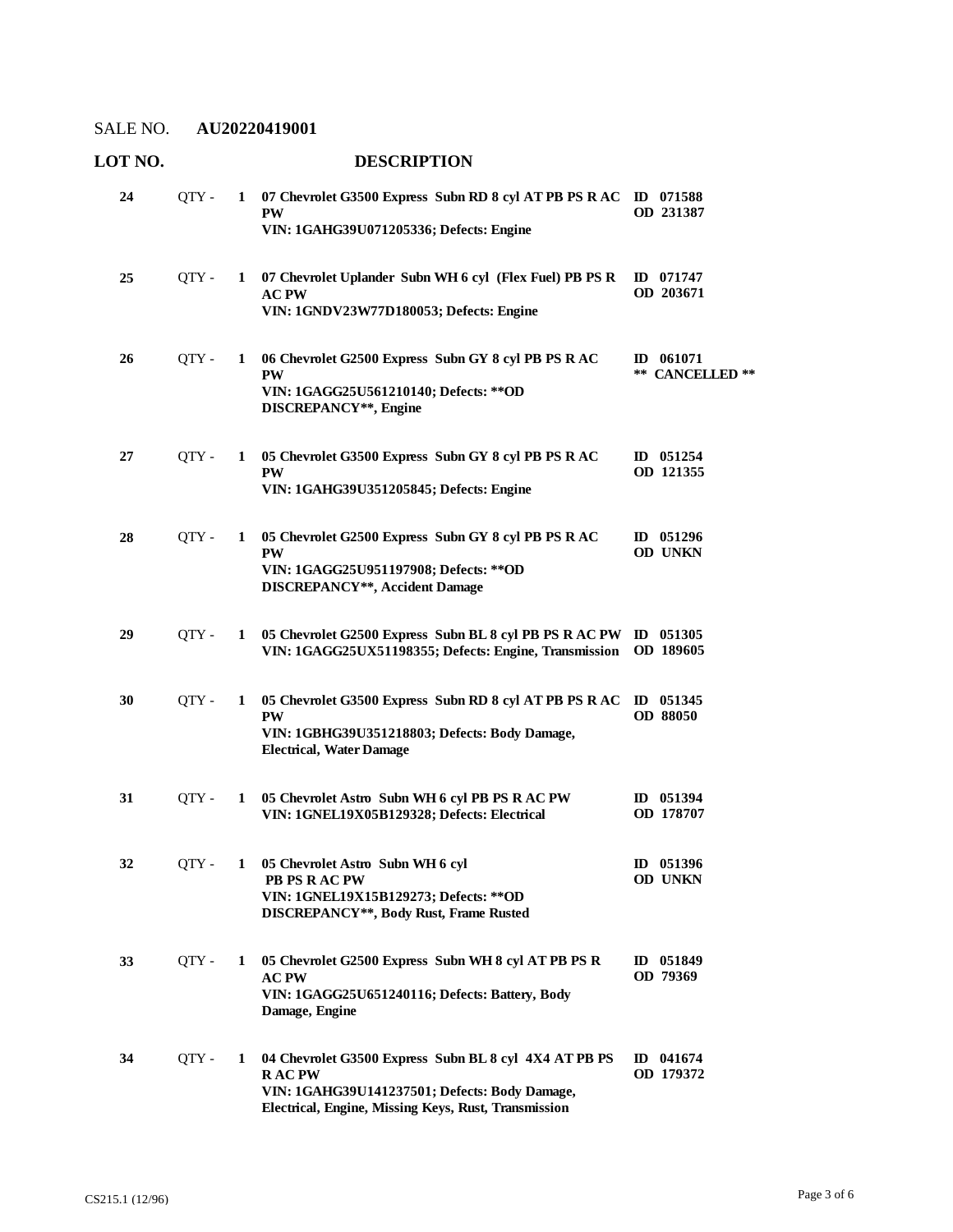| 35 | OTY - | 1            | 04 Chevrolet G2500 Express Subn RD 8 cyl PB PS R AC<br><b>PW</b><br>VIN: 1GNGG25U341236716; Defects: Engine                                                     | $ID$ 041057<br>OD 119363    |
|----|-------|--------------|-----------------------------------------------------------------------------------------------------------------------------------------------------------------|-----------------------------|
| 36 | OTY - | 1            | 04 Chevrolet G3500 Express Subn BL 8 cyl PB PS R AC PW ID 041085<br>VIN: 1GAHG35U641238312; Defects: Engine                                                     | OD 201176                   |
| 37 | QTY - | 1            | 03 Chevrolet G3500 Express Subn GR 8 cyl PB PS R AC<br><b>PW</b><br>VIN: 1GAHG39U731223875; Defects: ** OD<br>DISCREPANCY**, Engine                             | ID 031491<br>OD UNKN        |
| 38 | QTY - | 1            | 01 Chevrolet G1500 Express Subn RD 6 cyl PB PS R AC<br><b>PW</b><br>VIN: 1GNFG15W211222339; Defects: Engine                                                     | ID 011236<br>OD 301243      |
| 39 | OTY - | 1            | 01 Chevrolet G3500 Express Subn GR 8 cyl PB PS R AC<br><b>PW</b><br>VIN: 1GBHG39R111182387; Defects: Frame Rusted                                               | $ID$ 011290<br>OD 100516    |
| 40 | QTY - | 1            | 01 Chevrolet G3500 Express Subn RD 8 cyl PB PS R AC<br><b>PW</b><br>VIN: 1GAHG39R911222798; Defects: Engine                                                     | ID 011388<br>OD 124067      |
| 41 | OTY - | 1            | 00 Chevrolet G3500 Express Subn GY 8 cyl PB PS R AC<br><b>PW</b><br>VIN: 1GAHG39R1Y1140686; Defects: Engine                                                     | ID 001015<br>OD 117516      |
| 42 | OTY - | 1            | 06 Chevrolet Impala 4DSD GY 6 cyl AT PB PS R PW<br>VIN: 2G1WB58KX69365624; Defects: ** OD<br>DISCREPANCY**, Accident Damage, Body Damage,<br>MV907A TO BE GIVEN | ID 061434<br><b>OD UNKN</b> |
| 43 | QTY - |              | 1 04 Chrysler Town & Country Subn RD 6 cyl AT PB PS R<br><b>PW</b><br>VIN: 1C4GP45R44B514663; Defects: DEFECTS<br>UNKNOWN!!                                     | ID 041006<br>OD 133059      |
| 44 | QTY - | 1            | 03 Chrysler Voyager Subn WH 6 cyl AT PB PS R PW<br>VIN: 1C4GJ25353B290237; Defects: DEFECTS<br><b>UNKNOWN!!</b>                                                 | ID 031355<br>OD 163854      |
| 45 | QTY - | $\mathbf{1}$ | 02 Chrysler Voyager Subn BL 6 cyl AT PS R PW<br>VIN: 1C4GJ25332B623114; Defects: DEFECTS<br><b>UNKNOWN!!</b>                                                    | ID 021318<br>OD 108722      |

## **LOT NO. DESCRIPTION**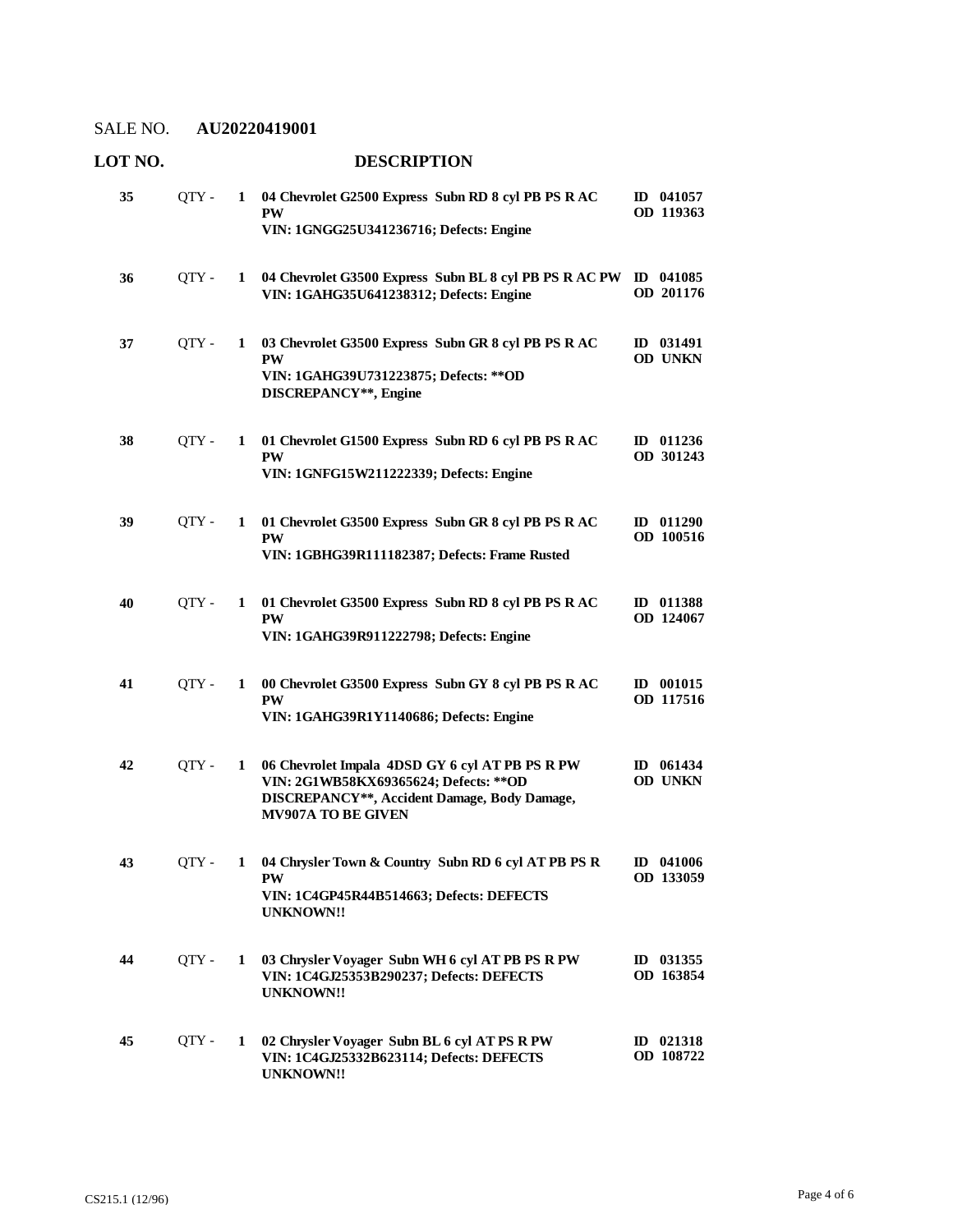**LOT NO. DESCRIPTION**

#### **02 Chrysler Voyager Subn GR 6 cyl AT PB PS R PW**  QTY - **1 ID 021320 VIN: 1C4GJ25332B623128; Defects: DEFECTS UNKNOWN!! OD 193949 46 99 Ford Taurus Subn BL 6 cyl AT PB PS R AC PW**  QTY - **1 ID 991710 VIN: 1FAFP58U9XG295827; Defects: Engine OD 88172 47 12 Ford Fusion 4DSD WH 6 cyl AT PB PS R AC PW**  QTY - **1 ID 121362 VIN: 3FAHP0HG8CR380828; Defects: \*\*OPEN RECALL\*\*, Accident Damage, Missing Keys OD UNKN 48 14 Dodge Grand Caravan Subn GY 6 cyl AT PB PS R PW**  QTY - **1 ID 141253 VIN: 2C4RDGBG8ER393242; Defects: Accident Damage, MV907A TO BE GIVEN OD 104248 49 12 Dodge Grand Caravan Subn RD 6 cyl AT PB PS R PW**  QTY - **1 ID 121223 VIN: 2C4RDGBG5CR350555; Defects: Accident Damage, MV907A TO BE GIVEN OD 103797 50 12 Dodge Grand Caravan Subn RD 6 cyl AT PB PS R PW**  QTY - **1 ID 121221 VIN: 2C4RDGBGXCR350552; Defects: Accident Damage OD UNKN 51 12 Dodge Grand Caravan Subn RD 6 cyl AT PB PS R PW**  QTY - **1 ID 121104 VIN: 2C4RDGBG5CR165762; Defects: Accident Damage OD UNKN 52 12 Dodge Grand Caravan Subn BL 6 cyl AT PB PS R AC**  QTY - **1 ID 188697 PW VIN: 2C4RDGBG8CR366734; Defects: DEFECTS UNKNOWN!! OD UNKN 53 09 Dodge Grand Caravan Subn TN 6 cyl AT PB PS R PW**  QTY - **1 ID 091121 VIN: 2D8HN44E29R653340; Defects: \*\*OPEN RECALL\*\*, Accident Damage, Missing Keys OD UNKN 54 09 Dodge Grand Caravan Subn GR 6 cyl AT PB PS R PW**  QTY - **1 ID 091120 VIN: 2D8HN44E29R653337; Defects: \*\*OPEN RECALL\*\*, DEFECTS UNKNOWN!! OD 264758 55 08 Dodge Grand Caravan Subn GY 6 cyl AT PB PS R PW**  QTY - **1 ID 081787 VIN: 1D8HN44H58B158637; Defects: \*\*OPEN RECALL\*\*, DEFECTS UNKNOWN!! OD 197226 56 08 Dodge Grand Caravan Subn BL 6 cyl AT PS R PW**  QTY - **1 ID 081789 VIN: 1D8HN44HX8B158648; Defects: \*\*OPEN RECALL\*\*, OD 196131 DEFECTS UNKNOWN!! 57**